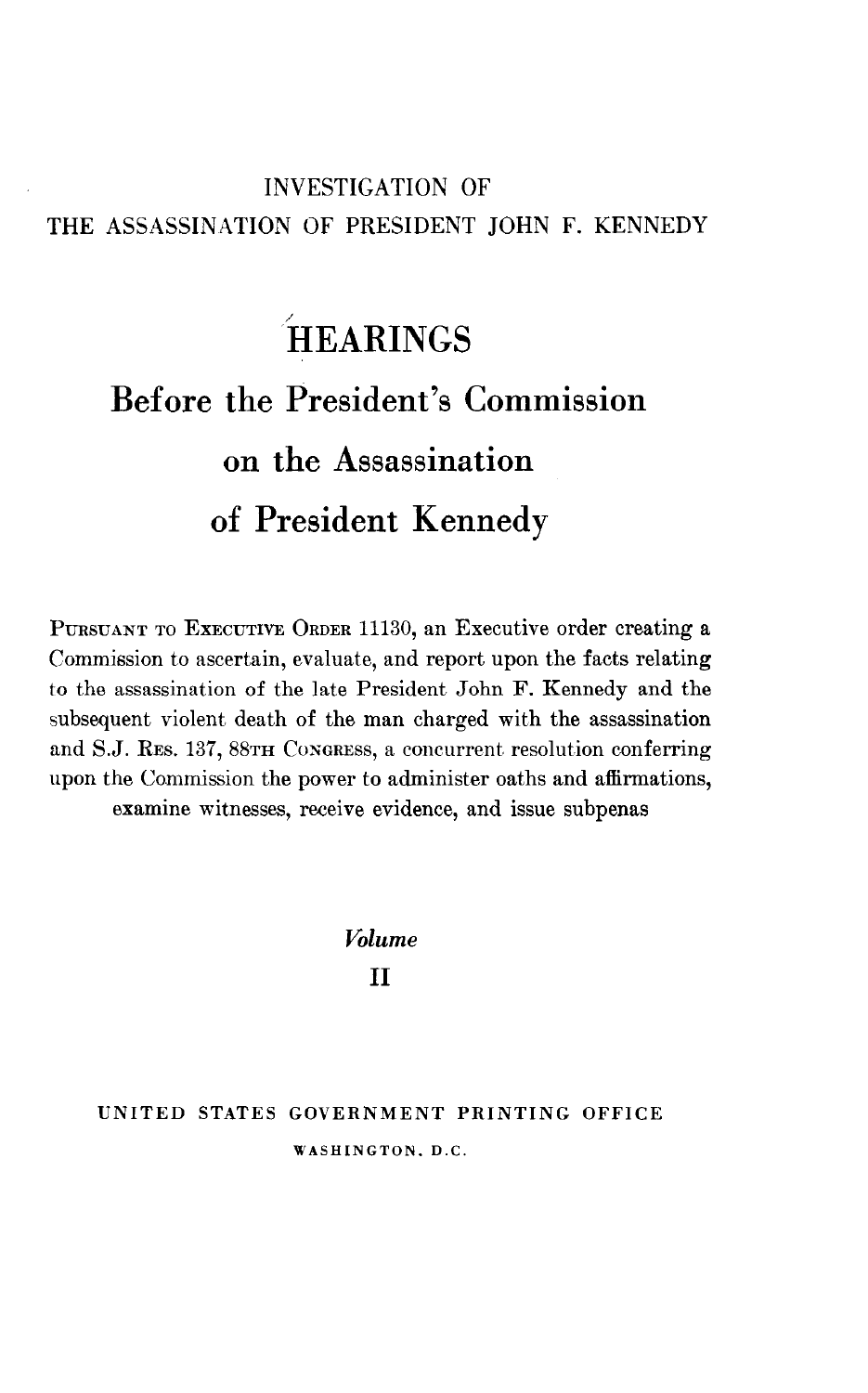U.S. GOVERNMEKT PRINTING OFFICE, WASHINGTON : 1964

 $\ddot{\phantom{0}}$ 

 $\epsilon$ 

For sale in complete sets by the Superintendent of Documents, U.S. Government Printing Office